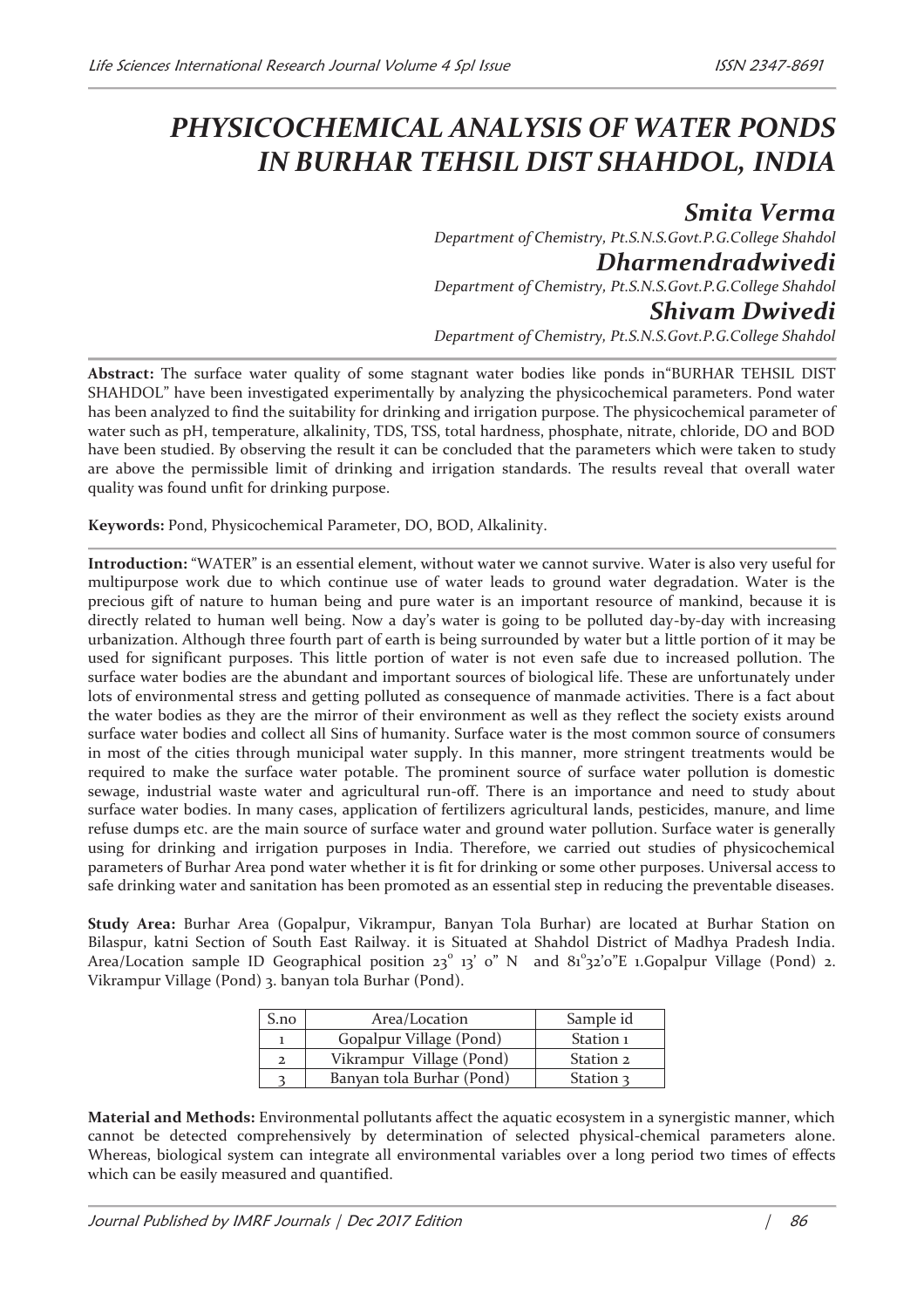**Physico-Chemical Assessment:** Physico-chemical characterization of river pH, Hardness, total alkalinity, phosphate, chloride, Calcium, Magnesium, and Nitrate values, C.O.D, B.O.D., total alkalinity, Temperature, pH, dissolved oxygen (DO), total dissolved solid (T.D.S).

## **Data Processing for Statistical Analysis:**

| Sr. No.            | <b>Studied Parameter Method Used</b> |  |  |  |
|--------------------|--------------------------------------|--|--|--|
| $1$ pH             | Recorded by pH meter                 |  |  |  |
| 2 Hardness         | <b>EDTA</b> Method                   |  |  |  |
| 3 Total alkalinity | Neutralizing with Std. HCl           |  |  |  |
| Phosphate          | Spectophotometric                    |  |  |  |
| Chloride           | Mohrs method                         |  |  |  |
| 6 Nitrate          | Spectrophotometric                   |  |  |  |
| 7 Sulphate         | Spectrophotometric                   |  |  |  |
| 8 B.O.D.           | Titrometric                          |  |  |  |
| 9 C.O.D.           | Titrometric                          |  |  |  |
| 10 D.O.            | Titrometric                          |  |  |  |

**Table 1: Results of Physicochemical Parameters of Various Ponds**

| Sr.<br>No.        | Parameter    | World Health Organization |                          | Gopalpur Pond             | Vikrampur<br>Pond    | Banyan<br>Tola Pond |
|-------------------|--------------|---------------------------|--------------------------|---------------------------|----------------------|---------------------|
|                   |              | Highest                   | Maximum                  |                           |                      |                     |
|                   |              | Desirable                 | Permissible              |                           |                      |                     |
| 1                 | Color        |                           |                          | Slight Tarbush<br>Whitish | Slightly<br>Greenish | Colorless           |
| $\overline{2}$    | Temperature  | $\overline{\phantom{0}}$  | $\overline{\phantom{0}}$ | 23.0                      | 24.5                 | 26.5                |
| 3                 | рH           | $7.0 - 8.5$               | $6.5 - 9.2$              | 7.7                       | 7.5                  | 7.8                 |
| $\overline{4}$    | Conductivity | -                         | -                        | 259                       | 255                  | 265                 |
| 5                 | <b>BOD</b>   | $\overline{\phantom{0}}$  | $\overline{\phantom{0}}$ | 10                        | 21.5                 | 3.2                 |
| 6                 | COD          | $\overline{\phantom{0}}$  | $\overline{\phantom{0}}$ | 60.5                      | 151.5                | 50.6                |
| 7                 | DO           | $\overline{\phantom{0}}$  | $\overline{\phantom{0}}$ | 5.2                       | 6.3                  | 5.5                 |
| 8                 | <b>TH</b>    | 100                       | 500                      | 370                       | 380                  | 360                 |
| 9                 | Ca hardness  | 75                        | 200                      | 310                       | 380                  | 360                 |
| 10                | Mg hardness  | 30                        | 150                      | 54                        | 55                   | 60                  |
| 11                | <b>TDS</b>   | $\overline{\phantom{0}}$  | $\overline{\phantom{0}}$ | 467                       | 265                  | 654                 |
| $12 \overline{ }$ | <b>TS</b>    | 500                       | 1500                     | 545                       | 298                  | 650                 |
| 13                | <b>TSS</b>   | $\overline{\phantom{0}}$  | $\overline{\phantom{a}}$ | 40                        | 33.0                 | 41.2                |
| 14                | Chloride     | -                         | $\overline{\phantom{0}}$ | 88.50                     | 54.5                 | 123.2               |
| 15                | Alkalinity   |                           |                          | 20                        | 33                   | 30                  |

**Results and Discussion:** By the study of all physico chemical parameter of water sample in and around Burhar area pond shows it is observed that Gopalpur, Vikrampur and Banyan tola ponds so much pollution it may be caused by various human activity for these domestic purpose.These sample cannot use for drinking purpose. They are use for irrigation purpose only.

The pH values were found in the range of 7.6-7.7 and thus slightly alkaline trend reveals in every pond sites. The pH affects most of the biological processes and biochemical reactions in water body (Arya et al2011a, b).Temperature is one of the most important factor of aquatic environment. Temperature play a crucial role in physicochemical and biological behavior of aquatic ecosystem (Mahima Chaurashia, 2007) .Temperature values were ranging from 22ºC to 26 ºC. It shows the variation in temperature according to its location.

The total alkalinity values ranged between  $2 \text{omg/L}$  to  $3 \text{cmg/L}$ . It was minimum in Gopalpur pond (19.2mg/L) where maximum in Vikrampur pond ( $33$ mg/L). Chloride content ranges from  $54.5$ mg/L to123.2mg/L in Gopalpur, Vikrampur and Banyan tola pond . Chlorides are toxic to most plants so they should be checked for irrigation water. Total hardness Gopalpur, Vikrampur and Banyan tola pond was calculated as 370mg/L,